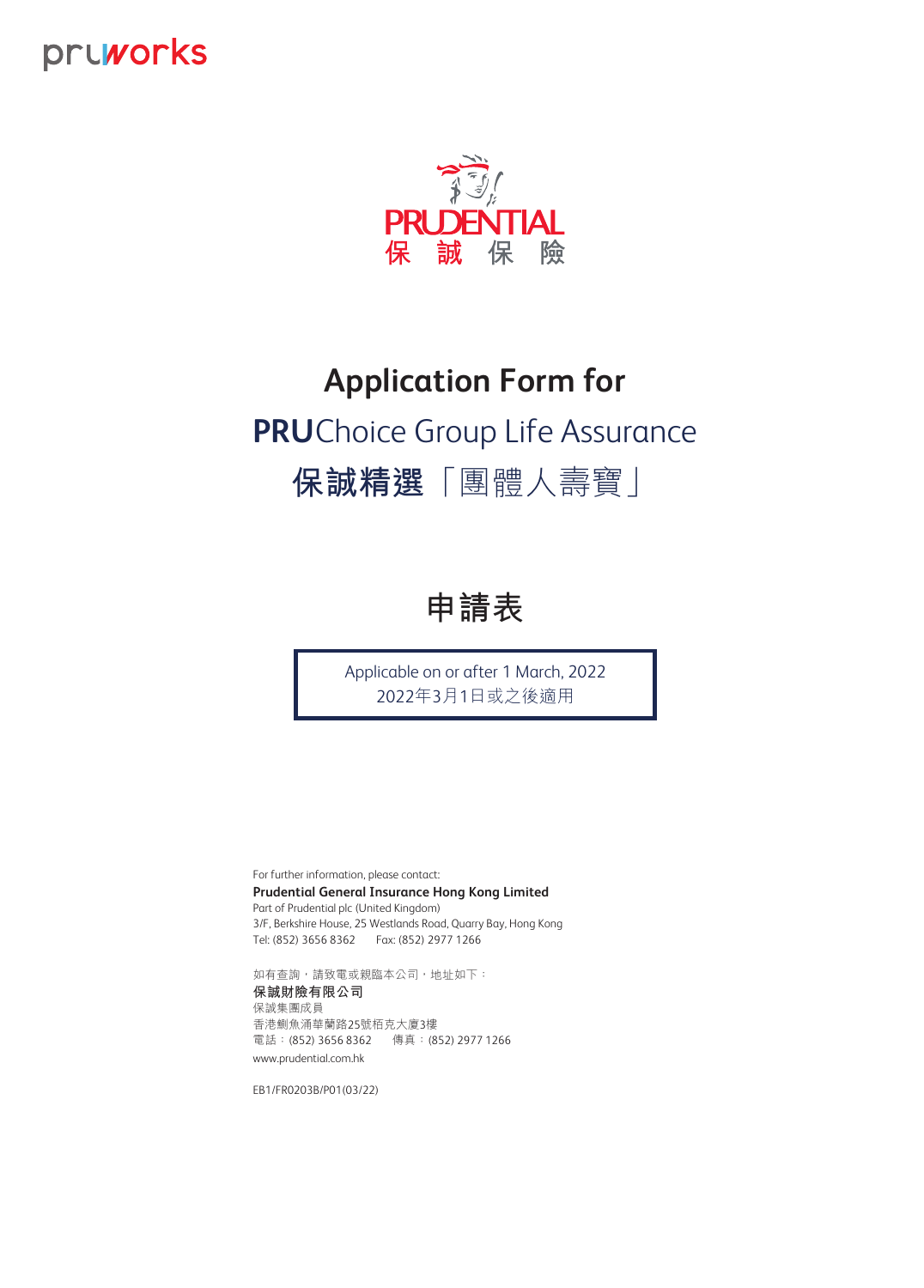# **PRU** Choice Group Life Assurance **保誠精選**「團體人壽寶」

| <b>Details of Applicant 申請人詳情 (Please complete in BLOCK LETTERS 請用英文正楷填寫)</b><br>This Application Form should be read in conjunction with the brochure. Please read through the brochure before completing this Application Form.<br>本申請書應連同產品小冊子一併閲讀。填寫申請書前,請先細閲產品小冊子。 |                      |                                     |         |          |              |  |  |  |  |
|-------------------------------------------------------------------------------------------------------------------------------------------------------------------------------------------------------------------------------------------------------------------------|----------------------|-------------------------------------|---------|----------|--------------|--|--|--|--|
| Name of Company<br>公司名稱                                                                                                                                                                                                                                                 |                      |                                     |         |          |              |  |  |  |  |
| Registration No. of Company<br>公司商業登記號碼                                                                                                                                                                                                                                 |                      |                                     |         |          |              |  |  |  |  |
| Nature of Business<br>業務性質                                                                                                                                                                                                                                              |                      | Total No. of Employees<br>僱員總人數     |         |          |              |  |  |  |  |
| Name of Participating Associated/Subsidiary Company<br>參與的相關/附屬公司名稱                                                                                                                                                                                                     |                      |                                     |         |          |              |  |  |  |  |
| Name of Contact Person (Same as HKID/ Passport)<br>聯絡人姓名 (按香港身份證/護照)                                                                                                                                                                                                    |                      | Position of Contact Person<br>聯絡人職位 |         |          |              |  |  |  |  |
| HK Tel. No.<br>香港電話號碼                                                                                                                                                                                                                                                   | HK Fax No.<br>香港傳真號碼 | <b>Fmail Address</b><br>電郵地址        |         |          |              |  |  |  |  |
| Correspondence Address 通訊地址                                                                                                                                                                                                                                             |                      |                                     |         |          |              |  |  |  |  |
|                                                                                                                                                                                                                                                                         |                      |                                     | □ HK 香港 | □ KLN 九龍 | $\Box$ NT 新界 |  |  |  |  |
| Correspondence and documents mail to<br>通知書信及文件郵寄致<br>(Please "√" in appropriate boxes. 請選擇合適的方格填上「√」。)<br>Correspondence and documents will be mailed to Applicant if not specified. 若沒有註明,通知書信及文件將設定郵寄致申請人。                                                           |                      |                                     |         |          |              |  |  |  |  |
|                                                                                                                                                                                                                                                                         |                      |                                     |         |          |              |  |  |  |  |

## **Policy Effective Date 保單生效日期**

Policy commences on

本保單由

(日/ 月/ 年 ) 起生效,為期一年。 The earliest Policy Effective Date shall be the date Prudential receive this application form, unless prior approval from Prudential has been obtained. 保單的最早生效日期需為保誠收到此申請表的日子,除非得到保誠預先批准。

# **Commencement Date of Employee's Coverage 僱員保障開始日期**

(Please complete in BLOCK LETTERS and "✓" in appropriate boxes 請用英文正楷填寫及於合適方格內填上「✓」)

#### For New Employees 將來新聘請的僱員

 $\Box$  On the first day of employment 僱員服務的首天

□ On the first day following \_\_\_\_\_\_ months' service<br>僱員服務 \_\_\_\_\_\_\_\_ 個月後的首天 \_<br>\_ 個月後的首天

 $\Box$  Others (please specify) 其他(請註明)

(dd/mm/yy) for one year.

Commencement Date of Employee's Coverage will be set as the date of "Group Insurance Member Addition Form" if not specified. 若沒有註明,僱員保障開始日期將根據「團體保險新增成員表」填寫之日期設定。

| <b>Eligibility of Employees 僱員資格</b> (Please complete in BLOCK LETTERS and circle as appropriate 請用英文正楷填寫及圈出合適的選擇) |                                                     |                       |                                           |                                                                        |                                                                             |                                                               |  |  |  |  |
|--------------------------------------------------------------------------------------------------------------------|-----------------------------------------------------|-----------------------|-------------------------------------------|------------------------------------------------------------------------|-----------------------------------------------------------------------------|---------------------------------------------------------------|--|--|--|--|
|                                                                                                                    |                                                     |                       | No. of Unit 單位數目                          |                                                                        |                                                                             |                                                               |  |  |  |  |
| Group<br>組別                                                                                                        | Eligibility of Employee/<br>Group Name<br>僱員資格/組別名稱 | Plan<br>等級<br>$(1-3)$ | Optional Top-up<br>Life Benefit<br>額外人壽保障 | Optional Accidental<br>Death and Disablement<br>Benefit<br>額外意外死亡及傷殘保障 | Optional Total and<br>Permanent Disability<br><b>Benefit</b><br>額外完乩及永久殘疾保障 | <b>Optional Crisis</b><br><b>Protection Benefit</b><br>額外危疾保障 |  |  |  |  |
| e.q. $opli$ : A                                                                                                    | All Staff 所有僱員                                      |                       |                                           | $\sqrt{5}$<br>4                                                        | 4<5                                                                         | 415                                                           |  |  |  |  |
| A                                                                                                                  |                                                     |                       |                                           | $O / O / O / O / O / O$                                                |                                                                             |                                                               |  |  |  |  |
| <sub>B</sub>                                                                                                       |                                                     |                       |                                           |                                                                        |                                                                             |                                                               |  |  |  |  |
|                                                                                                                    |                                                     |                       |                                           |                                                                        |                                                                             |                                                               |  |  |  |  |
| D                                                                                                                  |                                                     |                       |                                           |                                                                        |                                                                             |                                                               |  |  |  |  |

Notes 備註:

1. **PRU**Choice Group Life Assurance ("Policy") provides the benefits to employees who are aged under 65 (Age Next Birthday). For optional benefits, the maximum entry age is 54 years old (Age Next Birthday) whilst the renewal age is up to 64 years old (Age Next Birthday).

- **保誠精選**「團體人壽寶」(「保單」)為65歲(下次生日年齡)以下之僱員提供保障。若選擇提供額外保障,僱員的最高投保年齡為54歲(下次生日年齡),並可續 保至64歲(下次生日年齡)。
- 2. Application for this Policy is limited to the company operated in Hong Kong and all eligible employees in the company must enroll at the same time.

此保單只適合於香港營運的公司申請,而該公司所有合資格的僱員必須同時申請。

3. Participating company must fulfill the minimum requirement of 5 employees. If the company has only 2 - 4 employees, application for Plan 1 of "Core Benefit Life" is allowed only. 參與的公司必須聘用5名或以上僱員。倘若公司只有2至4名僱員,該公司只可參加「基本人壽保障」的等級1。

- 4. All qualified employees of the same eligibility must enroll into the plan of same group.
- 所有同一資格之合資格僱員必須參與同一組別之保障等級
- 5. The number of units selected for "Optional Accidental Death and Disablement Benefit", "Optional Total and Permanent Disability Benefit" and "Optional Crisis Protection Benefit" must not be greater than that for "Optional Top-up Life Benefit".

「額外意外死亡及傷殘保障」、「額外完全及永久殘疾保障」及「額外危疾保障」之單位數目均不可超過「額外人壽保障」之單位數目。

6. The maximum sum insured of "Crisis Protection Benefit" is limited to 50% of life coverage including "Top-up Life Benefit". 「危疾保障」之最高投保金額不可超過50%之人壽保障金額,「額外人壽保障」之投保金額亦計算在內。

7. If space is not enough, please fill in with separate sheet.

如表格不足填寫,請另加紙填寫。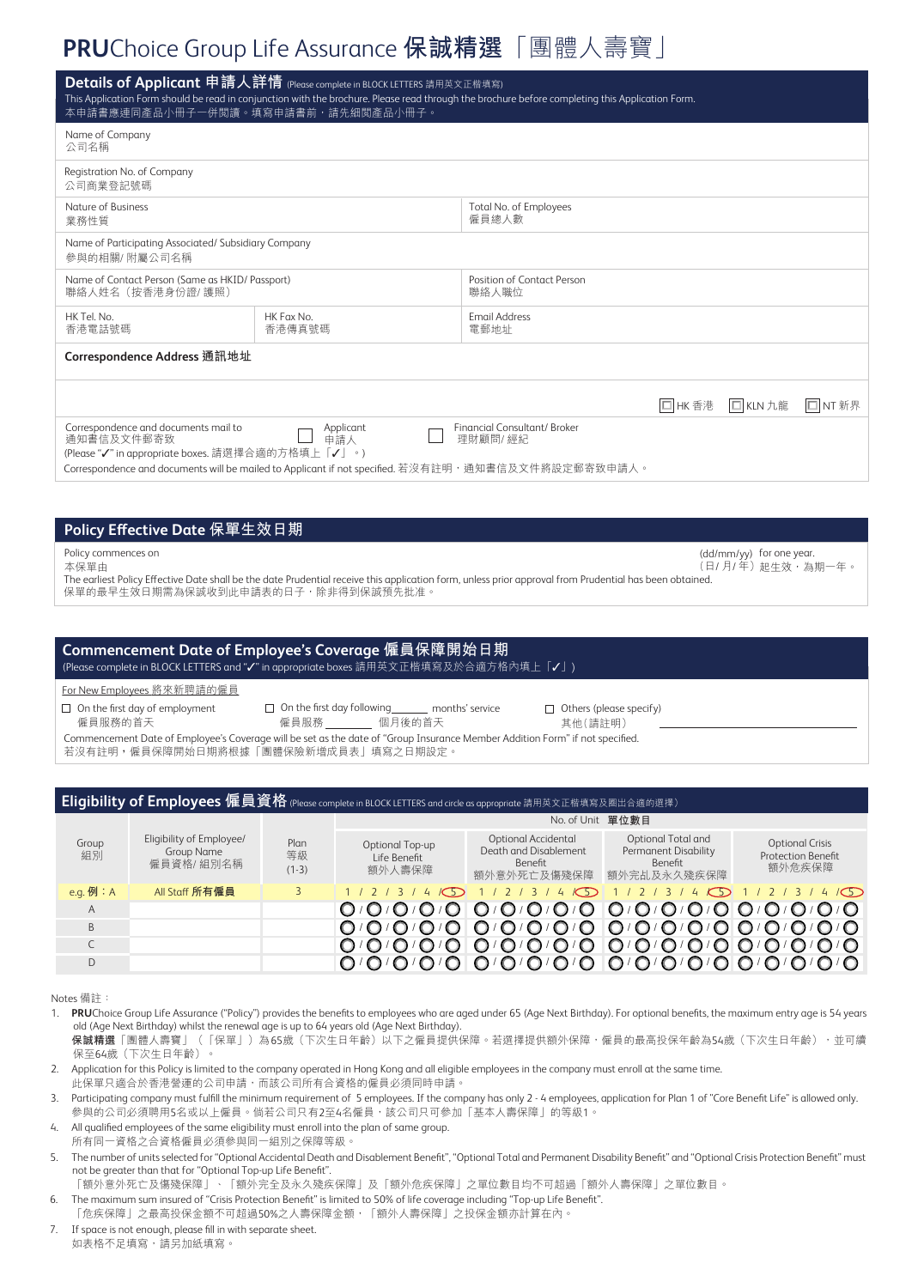### **Premium Calculation Worksheet 保費計算表**

| No. of Members in Different Range of Age <sup>1</sup> (Age Next Birthday) 不同年齡 (下次生日年齡) 組別的會員人數 <sup>1</sup> |           |       |           |       |       |       |       |       |       |                 |                                                 |  |  |
|--------------------------------------------------------------------------------------------------------------|-----------|-------|-----------|-------|-------|-------|-------|-------|-------|-----------------|-------------------------------------------------|--|--|
| Group<br>組別                                                                                                  | $17 - 24$ | 25-29 | $30 - 34$ | 35-39 | 40-44 | 45-49 | 50-54 | 55-59 | 60-64 | Sub-total<br>小計 | Annual Premium per Group (HK\$)<br>每組別年費 (港幣\$) |  |  |
| A                                                                                                            |           |       |           |       |       |       |       |       |       |                 |                                                 |  |  |
| B                                                                                                            |           |       |           |       |       |       |       |       |       |                 |                                                 |  |  |
| $\sqrt{2}$                                                                                                   |           |       |           |       |       |       |       |       |       |                 |                                                 |  |  |
| D                                                                                                            |           |       |           |       |       |       |       |       |       |                 |                                                 |  |  |
| F                                                                                                            |           |       |           |       |       |       |       |       |       |                 |                                                 |  |  |
| No. of Members and Total Annual Premium<br>會員總人數及總年費=                                                        |           |       |           |       |       |       |       |       |       |                 |                                                 |  |  |

Notes 備註:

- 1. No. of persons are determined as of Policy Effective Date. 人數以保單生效日期當日計算。
- 2. If space is not enough, please fill in with separate sheet.
- 如表格不足填寫,請另加紙填寫。 3. Please submit cheque of first year premium and levy together with this application form. For the application of **PRU**Choice Group Life Assurance, please make the cheque payable to"Prudential Hong Kong Limited".
	- 請將首年保費及徵費的支票連同此申請表一併交付保誠財險有限公司。就**保誠精選**「團體人壽寶」之申請,支票抬頭請填寫「保誠保險有限公司」。

#### **Declaration 聲明**

I/ We hereby declare and agree on behalf of the company and associated company participating (if applicable) of the applicant that 本人/ 吾等現聲明及代表申請人公司及參與的相關公司(如適用)同意

- 1. All eligible employees are enrolled and all information required by Prudential are submitted to Prudential not later than 31 days after the policy effective date; 所有合資格的僱員均享登記,並會於保障生效日期31日內向保誠提交所需資料;
- 2. The Policy will not be in force until the application has been accepted by Prudential and the **premium has been paid**, except to the extent of any official cover note which may be issued; 除持有保誠簽發的臨時保單外,保單需在保誠覆核、接納申請表及**已繳付保費**後才生效;
- 3. The statement in the member enrollment form, the member's census (if any), and the information received by Prudential as to the member's subsequent changes shall be part of this application form, and shall be the basis for underwriting thereof; 於會員登記表、會員資料表(如有)內的聲明,及會員日後更改的會員資料,均為本申請書的一部分,並將會作為核保的基礎;
- 4. All eligible employees, for whom this application form is submitted, or may be submitted during the continuance of the Policy, shall be full-time permanent staff working for the applicant in Hong Kong unless otherwise approved by Prudential; 除非保誠批准,所有獲提交本保險申請表或可能於保單生效日內獲提交申請的合資格僱員,均須為申請人長期聘用及於香港工作的全職僱員;
- 5. The applicant will inform all the member about this Policy before transferring their personal information to Prudential. Prudential shall not accept any liability for members not been informed. 申請人在遞交所需要之個人資料予保誠前,須就有關計劃通知所有會員。保誠不會就計劃會員未被通知的情況而負上任何責任。
- 6. The applicant has read and understood the content of the brochure before completing and signing this application form. 申請人於填寫及簽署本申請表前,已經細閱及明白產品小冊子的內容。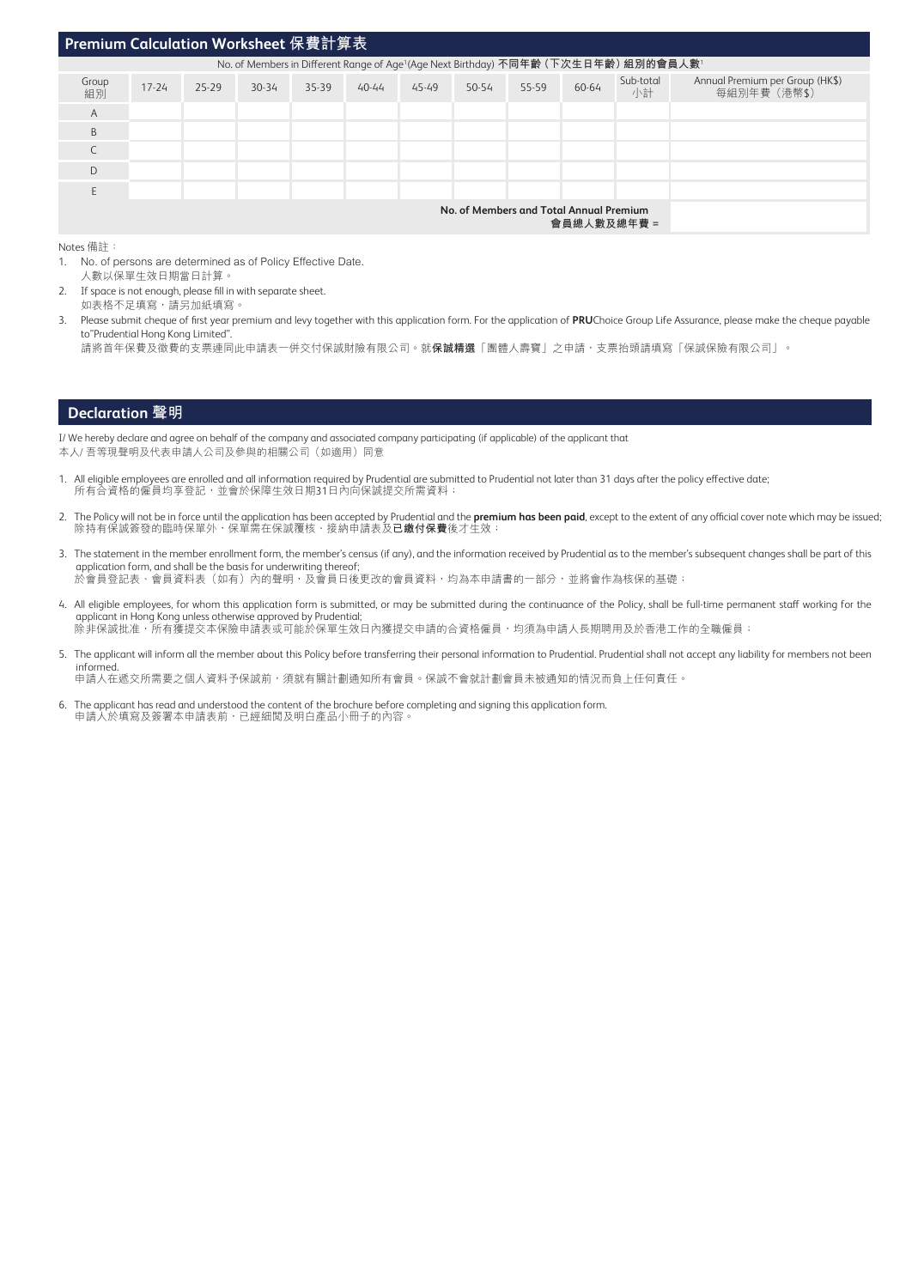## **Important Notes to Applicant 申請人須知**

**PRU**choice Group Life Assurance is underwritten by Prudential Hong Kong Limited 本申請表內的**保誠精選**「團體人壽寶」部分由保誠有限公司批核及承保。

- 1. Disclosure The applicant is requested to disclose any other facts known to the applicant which are likely to affect acceptance or assessment of the insurance cover the applicant is applying for. Should the applicant have any doubts about what should be disclosed, please feel free to contact us or your financial consultant/ broker. The applicant is recommended to keep a record (including copies of letters) of any additional information given for the applicant's future reference. Failure to disclose or provision of incorrect information may mean that the Policy will not provide with the cover the applicant require, or perhaps may invalidate the Policy altogether. 披露 – 甲請人必須就申請表內所有問題作出確實回答,並就申請需要提供一切有關資料,如有疑問請向本公司或有關埋財顧問/ 經紀查詢。如作出个確實回答或提供个 止確資料,會令本保單个能提供申請人所需之保障或令本保單作廢及个能生效。請保留申請表副本(包拈信件影印本)以作日後參照。
- 2. You should read carefully the key risks and key exclusions (if any) contained in the product brochure. 您應仔細閲讀產品小冊子載列的主要風險及主要不保事項(如有)。
- 3. A specimen copy of the Policy and a copy of your completed Application Form will be supplied on request. 如有需要,本公司可提供保單原文及申請表副本以作參考
- 4. All benefits and exclusions are only briefly outlined here. For further details, please refer to the Policy. 上述保障及不保範圍並未包括所有細節,詳情請參閱保單
- 5. The application form must be signed by a person who has attained age 18 or above. 本申請表必須由年滿18歲以上的申請人簽署。
- 6. Applicant must fulfill the requirements as set out in accordance to the Anti-Money Laundering and Counter-Terrorist Financing (Financial Institutions) Ordinance. Should the applicant have any enquiry on the requirements, please feel free to contact us or your financial consultant/ broker. 甲請人必須符合就《打擊洗錢及恐怖分子資金籌集(金融機構)條例》所訂立的相關要求。如有疑問,請向本公司或有關埋財顧問/ 經紀查詞。
- 7. This product is underwritten by Prudential Hong Kong Limited ("PHKL"). Prudential General Insurance Hong Kong Limited ("Prudential ") has been delegated and authorised by PHKL to provide administrative support in relation to the group life business. The copyrights of the contents of this document are owned by PHKL. 此產品由保誠保險有限公司「保誠保險」承保。保誠保險委託及授權保誠財險有限公司「保誠」處理相關行政事宜。此文件內容之版權是由保誠保險所擁有。
- 8. This document is for Hong Kong distribution only. It is not an offer to sell or solicitation to buy or provision of any insurance product outside Hong Kong. PHKL and Prudential do not offer or sell any insurance product in any jurisdictions outside Hong Kong in which such offering or sale of the insurance product is illegal under the laws of such jurisdictions. 此文件僅旨在香港派發,並个能詮釋為在香港境外提供或出售或遊説購賞任何保險產品。如在香港境外之任何司法管轄區提供或出售任何保險產品屬於違法,保誠保 險及保誠不會在該司法管轄區提供或出售該保險產品。
- 9. Collection of Levy by the Insurance Authority ("IA") From 1 January 2018 onwards, a levy on insurance premiums for insurance policies will be payable to IA by policy holders. IA will collect the levy from policy holders through insurance companies. The amount of the levy may be subject to change depending on the applicable levy rate, which shall be determined by when the first premium is due which is the date when the policy becomes effective. Policy holder shall commit an offence and be liable to a pecuniary penalty not exceeding HK\$5,000 for failure to timely pay the levy. Levy must be paid when the premium is paid. To avoid any doubt, you must pay us the premium and levy once policy is effective.

In this connection, notwithstanding anything contained in this form, policy provision or any other agreements between us, you agree us with the following assistance as may be necessary to enable us to collect any outstanding levy payable to IA in respect of the policy applied under this application form to the extent applicable and relevant, subject to the terms hereof:

- (a) you agree the prepayment of levy on prepaid premiums if you pre-pay any premium; and
- (b) in case the payment you pay to us is insufficient to pay for both premium and levy, you authorise us to settle the levy first; and
- (c) In case the payment you pay to us is to settle outstanding levy, oldest outstanding levy will be settled first.

#### **All the premiums listed in this application form exclude levy.**

保險業監管局(「保監局」)收取的徵費 – 由2018年1月1日起,保單持有人必須向保監局繳付保單之保費徵費。保監局將透過保險 公司向保單持有人收取徵費,徵費金 額會因應適用徵費比率而有所變更,而該比率則以首期保費須繳付當日,即是保單生效日而定。如保單持有人未能依時繳交徵費,即屬違法,可被罰款不超過港幣五 千元。徵費需於繳交保費時同時繳交。為免任何疑問,閣 下必須於保單生效之日向本公司繳交保費及徵費總額。

有見及此,儘管載於本表格、保單條款或我們之間其他任何協議所包含的任何內容,閣下同意我們在需要時提供以下協助,使我們能夠就閣下透過此申請書申請之保 單適當地及相關地根據以下條款,收取任何應向保監局繳付之未繳徵費:

(a) 閣下同意如繳付預繳保費,將同時被收取預繳徵費; 及 (b) 如閣下所繳付的金額不足以扣除保費及徵費,閣下同意我們先扣除徵費;及 (c) 如閣下所繳付的金額是用作繳付逾期徵費,保誠將會先扣除最前期的逾期徵費。

#### **本表格內列出的所有保費並不包括徵費。**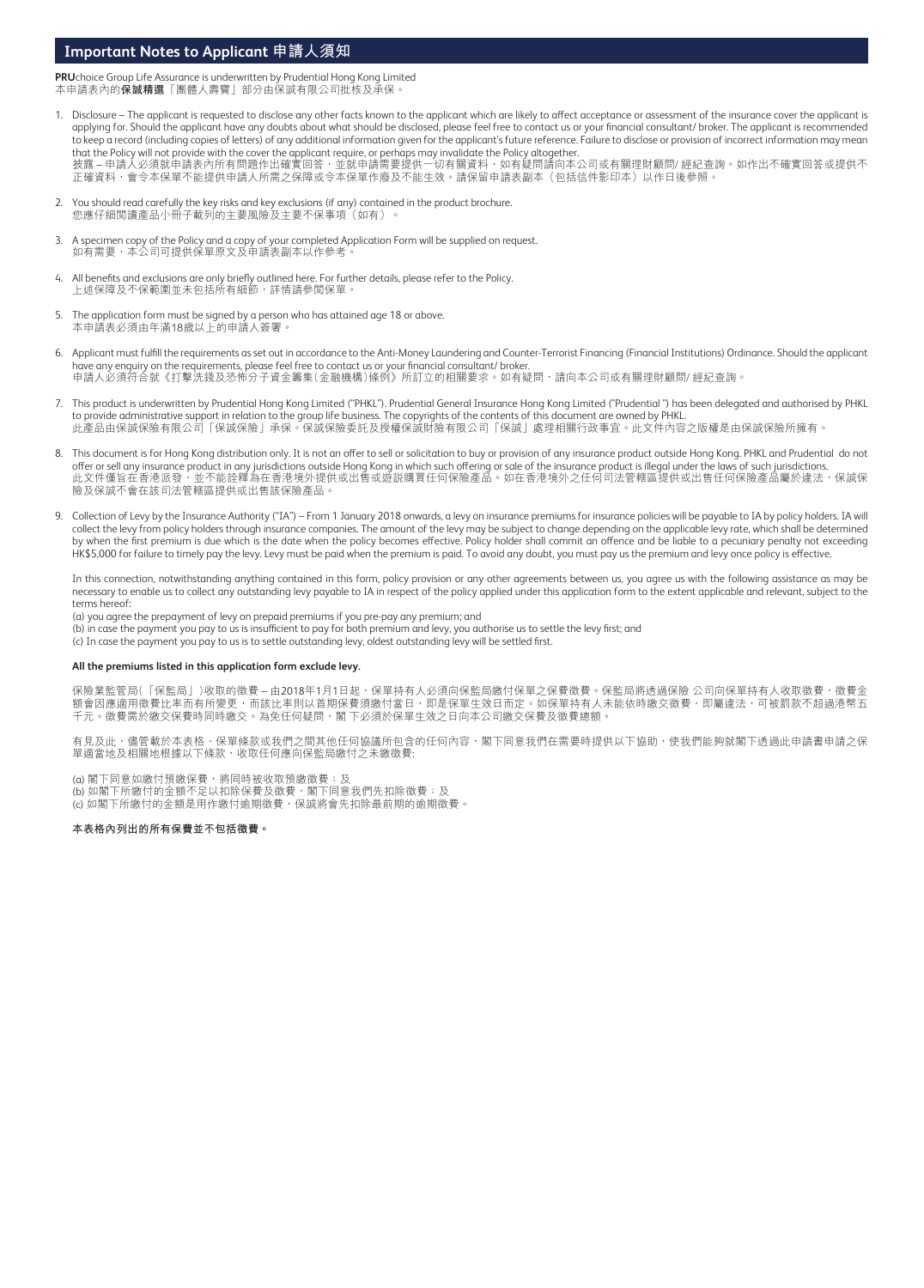### **Personal Information Collection Statement ("PICS") 收集個人資料聲明**

Prudential General Insurance Hong Kong Limited (referred to as "**Company**", "**our**", "**we**", **or** "**us**") take the privacy and protection of your personal information seriously. We collect personal information from you that is necessary or helpful for us to either provide you with the product or service you have requested or to comply with statutory or contractual requirements (including the purposes mentioned below), or even for security purpose. We may collect personal information including, but not limited to, full name, address, contact details, contact details history, date of birth, gender, nationality, family members, beneficiaries, identity card copy and details, travel document information, health/ medical records, credit information, product history, claims history, biometric data including but not limited to your voice pattern, fingerprint and facial images, your location information based on your device, financial and medical information (**"Personal Information"**) to provide you with the insurance or financial products or services. "Personal information" shall also include, but not be limited to, the personal information relating to your beneficiaries (or any other person designated or entitled to receive any benefits under an insurance policy), dependents, authorised representatives, company staff, and other individuals in relation to which you have provided personal information. If you provide personal information about another person to us, you confirm that you are either their parent or guardian or you have obtained that person's consent to provide such personal information for use and transfer by the Company for the purposes set out in this PICS. We may also collect Personal Information about you from third parties such as other insurance companies, agents, credit reference/ reporting agencies, vendors, financial institutions, fraud prevention agencies, government agencies, medical personnel, courts or public record.

保誠財險有限公司(簡稱「本公司」或「我們」)認真對待閣下個人資料的私隱及保護。為使我們可以向閣下提供閣下要求的產品或服務,或為遵守法定及合約要求,我們 會向閣下收集必要或有幫助的個人資料。為向閣下提供保險或金融產品或服務,遵守法定或合同要求(以下概述的其他目的),及保安目的,我們可能會向閣下收集個人資 料,包括但不限於全名、地址、聯絡資料、過往聯絡資料、出生日期、性別、國籍、家庭成員、受益人、身分證副本及資料、旅遊證件資料、健康/醫療紀錄、信貸資料、 過往產品紀錄、過往索償紀錄、生物辨識資料,包括但不限於閣下的聲音模式、指紋及面部圖像、基於閣下的流動或其他電子裝置收集閣下的位置資料、財務及醫療資料<br>(**「個人資料」**)。「個人資料」將包括但不限於與有關以下人士的個人資料:閣下的受益人(或任何其他根據保單被指定或有權獲得任何利益的人)、收養人、授權代 。「個人資料」將包括但不限於與有關以下人士的個人資料:閣下的受益人(或任何其他根據保單被指定或有權獲得任何利益的人) 、公司職員和閣下曾提供其個人資料的其他人士。如閣下向我們提供其他人士的個人資料,即表示閣下確認閣下是該人的父母或監護人或閣下已取得該人士的同意以提供 個人資料供本公司按此收集個人資料聲明的目的使用和轉移。我們亦可能會從第三方,如其他保險公司、代理、信貸資料服務/報告機構、供應商、金融機構、防欺詐機 構、政府機構、醫務人員、法院或公開紀錄,收集關於閣下的個人資料。

#### **China Personal Information Protection Law (PIPL) 《中華人民共和國個人信息保護法》**

The PIPL Addendum supplements the Personal Information Collection Statement and applies to you if you are located in Mainland China. The PIPL Addendum is available on our website at https://www.prudential.com.hk/en/china-personal-information-protection-law/

中 國 內 地 補 充 內 容 是 對 本 個 人 信 息 收 集 聲 明 的 補 充 , 如 果 您 在 中 國 內 地 則 適 用 此 補 充 內 容 。 您 可 在 本 網 站 https://www.prudential.com.hk/tc/china-personal-information-protection-law/ 查閱中國內地補充內容。

#### **1. Purpose of Collection 收集資料之目的**

We may use your Personal Information for the following purposes: (a) the administration of our products and services, including to provide any relevant services as discussed with you prior to any purchase of a product or service; (b) to process your application; (c) to administer and process insurance policies, insurance claims, medical, security and underwriting checks; (d) to process payment instructions; (e) to verify your eligibility for insurance, financial or wealth management products and services; (f) to design and provide you with insurance, financial and related products and services; (g) to communicate with you; (h) to comply with any regulatory or other legal requirements or other internal business requirements (whether imposed on us or any third parties in Section 2 below), including but not limited to anti-money laundering and Know-Your-Client obligations; (i) to investigate and settle claims and detect and prevent fraud (whether or not relating to the policy issued in respect of this application) and/ or other illegal activity, or security or technical issues; (j) to carry out checks using agencies including credit reference agencies, tracing companies or publicly available information; (k) to provide customer services; (l) to perform automated decision-making or profiling; (m) to perform a policy review or needs analysis; (n) to conduct research and statistical analysis (including use of new technologies); (o) to administer lucky draws and other contests; (p) to enable us to perform our obligations to you; (q) to keep your information on record and carry out other internal business administration; (r) with your specific consent where required for direct marketing as explained in Section 3 below, personalise and tailor, customised promotions, messages and suggestions to you; and (s) any other purpose directly relating to any of the above purposes. With your consent, we may also use your personal data to send you marketing communications, as described in Section 3 below.

Some of the purposes above are necessary to allow us to perform our contractual obligations to you and to enable us to comply with applicable laws and regulation. We may also use and share your Personal Information for the purposes described above to improve our products and services. Your Personal Information will be stored either for as long as you (or your joint policyholder) are our customer, or longer if required by law or as is otherwise necessary.

我們可能會使用閣下的個人資料作下列目的︰(a)管理我們的產品和服務,包括在購買產品或服務之前提供已與閣下討論的任何相關服務;(b)處理閣下的申請;(c)管 理和處理保單、保險索償、醫療、抵押和承保檢查;(d)處理付款指示;(e)核實閣下申請保險、金融或財富管理產品及服務的資格;(f)設計及為閣下提供保險、金融 った。<br>及相關的產品和服務;(g)與閣下進行通訊:(h)遵守任何監管或其他法律規定或其他內部業務規定(不論是向我們或下述第2部分所列的任何第三方實施),包括但不 限於打擊洗錢和認識你的客戶(KYC)義務;(i)就索償進行調查及和解,以及偵查及防止欺詐(不論是否有關就本申請簽發的保單)及/或其他非法行為或安全/技術 問題:(j)使用代理機構(包括信貸資料服務機構)、追蹤公司或公開可得資料以執行核查;(k)提供客戶服務;(I)執行自動決策或資料剖析;(m)進行保單審查或需求 分析:(n)進行研究和統計分析(包括使用新科技);(o)進行管理幸運抽獎和其他比賽;(p)使我們能夠履行對閣下的義務;(q)保持閣下的資料記錄並執行其他內部業 %管理;(r)為直接市場推廣需要並在有需要時經閣下3,4%→1,2→1,2→1,2→1,3%→1,3%。下,4,5%,1,2,5%,1,2,5%,1,2,5%,1,2,5%,1,2,5%,1,2,5%<br>務管理;(r)為直接市場推廣需要並在有需要時經閣下的特定同意下,如以下第3部分所述,為閣下量身訂製個性化的促銷、消息和建議;及(s)與上述任何目的直接相 關的任何其他目的。經閣下同意,我們亦可能會按照以下述第3部分所列使用閣下的個人資料以向閣下發出促銷通訊。

 為履行對閣下的合約責任及至使我們能夠遵守適用法律及法規,上述部分目的屬必要的。我們亦可能會為上述所列的目的使用及分享閣下的個人資料以改善我們的產品及服 務。只要閣下(或閣下的聯名保單持有人)仍為我們的客戶,我們將一直保存閣下的個人資料,或如法律有所規定或因其他原因而為必要,我們則將其保存更長時間。

#### **2. Classes of Transferees 被資料轉交者的類別**

 We may disclose your Personal Information to the group of companies including the Company and those of other entities whose ultimate parent company is Prudential plc including but not limited to Prudential General Insurance Hong Kong Limited (**"companies within the Prudential Group"**) and their respective insurance agents, and to our financial/ medical/ wellness/ health business partners. We may also disclose your Personal Information to the following third parties (within or outside Hong Kong) for the purposes outlined at Section 1 above: (a) insurance agents; (b) insurance brokers; (c) re-insurance companies; (d) claims investigation companies; (e) organisations that consolidate claims and underwriting information for the insurance industry, fraud prevention organisations, other insurance companies (whether directly or through fraud prevention organisations or other persons named in this paragraph) and databases or registers (and their operators) used by the insurance industry to analyse and check information provided against existing information; (f) third party service providers who provide administrative, telecommunications, computer, information technology, data processing and storage, customer satisfaction analysis, payment, printing, redemption or other services to us to enable us to operate our business (including without limitation other insurers, lawyers, bankers, accountants, professional advisors, financial institutions and trustees, auditors, IT service and platform providers, insurance intermediaries, investment managers, agents, pension trustees (and other stakeholders), scheme advisors, introducers, and selected third party financial and insurance product providers); (g) industry associations and federations; (h) medical bill review companies; (i) your joint policy or investment holder; (j) researchers; (k) credit reference agencies; (l) debt collection agencies; (m) partnering financial institutions and partnerships; and (n) financial crime prevention agencies, any legal, regulatory, law enforcement or government bodies and the courts. We may also disclose your Personal Information to an actual or proposed assignee or participant in connection with a transaction with another company which affects the control, governance, structure and/ or management of all or a substantial part of our business, or if required to satisfy applicable legal or regulatory requirements. With your consent, we may also disclose your personal data to third parties to allow them to send you marketing communications, as described below.

我們可能會向該公司集團,包括本公司以及其他母公司為保誠集團成員的實體包括但不限於保誠財險有限公司(**「保誠集團內的公司」**)及他們各自的保險代理,及我 們的金融/醫療/保健/健康業務夥伴,透露閣下的個人資料。為達到上述第一部分所列明之目的,我們亦可能會向下列第三方(在香港境內或境外)透露閣下的個人 資料︰(a)保險代理;(b)保險經紀;(c)再保險公司;(d)索償調查公司;(e)為保險業整合索償及承保資料的組織、防欺詐組織、其他保險公司(不論直接或透過防欺 詐組織或本段指名的其他人士),及保險業用作分析及核查現有資料與及後提供的資料而使用的數據庫或登記冊(及其營運商);(f)提供行政、電訊、電腦、信息技 術、數據處理及儲存、客戶滿意度分析、付款、印刷、贖回或其他服務以令我們的業務可以運作的第三方服務供應商(包括但不限於其他保險公司、律師、銀行家、會 計師、專業顧問、金融機構及受託人、審計師、IT服務及平台供應商、保險中介、投資經理、代理、退休金受託人(及其他持份者)、計劃顧問、介紹人及選定的第三方 金融和保險產品供應商);(g)行業協會及聯會;(h)醫療賬單審查公司;(i)閣下的聯名保單或投資持有人;(j)研究人員;(k)信貸資料服務機構;(l)收賬代理;(m)夥 伴金融機構及合作夥伴;及(n)預防金融罪案機構、任何法律、監管和執法機構或政府機構及法院。在有關影響到我們全部或重大部分業務的控制權、治理、結構及/ 或管理的與另一公司的交易時,或在必須符合適用的法律或監管要求下,我們亦可能會透露閣下的個人資料予該等的實在或擬議受讓人或參與人。經閣下同意,我們亦 會向第三方透露閣下的個人資料以讓該等第三方向閣下發出促銷通訊(如下文所述)。

#### **3. Use and Transfer of Personal Data for Direct Marketing Purposes 使用及轉移個人資料作直接促銷用途**

With your consent, we intend to use your name and contact details for promotional and marketing purpose including sending marketing communications and conducting direct marketing to you by electronic and non-electronic means including by post, in relation to the following products, services and subjects, and we require your consent in order to do so: insurance; annuities; retirement schemes; pensions; wealth and financial management; estate management; investment; financial; medical/ wellness/ health related products, reward/loyalty programme services and subjects (**"Classes of Marketing Subjects"**).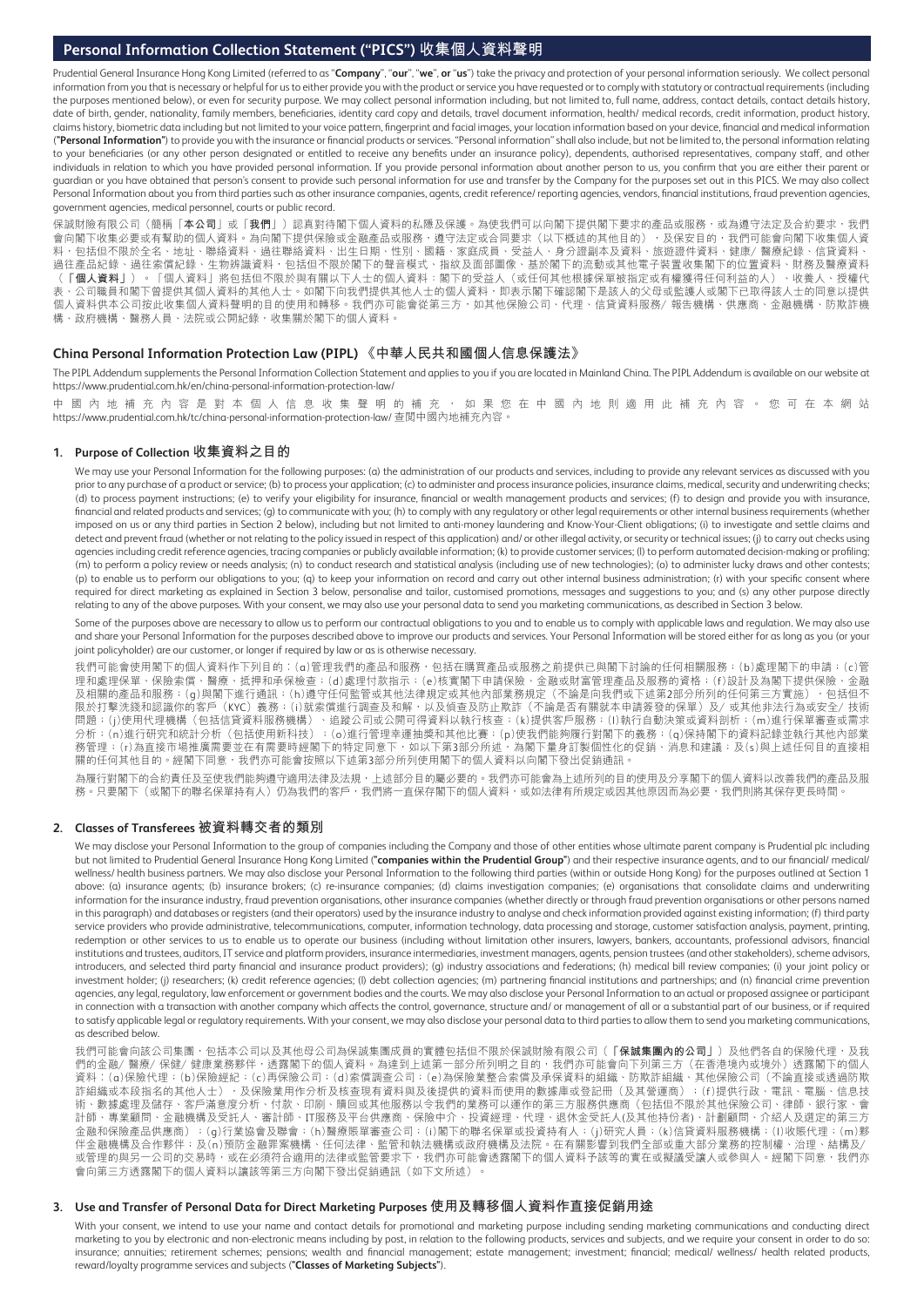We also intend to transfer your name and contact details to our insurance agents, other companies within the Prudential Group and their respective insurance agents, our Business Partners, and our Marketing Partners, to enable them to market any of the Classes of Marketing Subjects to you, and your written consent is required in order for us to do so. We may provide your personal data to such transferees for gain.

If you change your mind, and/ or you would like to opt-out of receiving direct marketing, you can advise our Data Protection Officer at service@prudential.com.hk.

經閣下的同意,我們擬使用閣下的姓名和聯絡資料,用於宣傳和市場推廣用途,包括通過電子和非電子方式(包括郵寄)向閣下發送市場推廣通訊和進行直接促銷,就 以下產品、服務和目的,我們需要閣下的同意才可以這樣做:保險;年金;退休計劃;退休金;財富和財務管理;遺產管理;投資;金融;醫療/保健/健康相關產品; 獎賞/優惠計劃服務及目的(**「促銷標的類別」**)。

我們亦擬將閣下的姓名和聯絡資料轉移給我們的保險代理人、保誠集團內的其他公司及其保險代理人、我們的業務合作夥伴和營銷合作夥伴,以使他們能夠向閣下推銷 任何促銷標的類別,並且需要閣下的書面同意才能這樣做。 我們可能因向此類受讓人提供閣下的個人資料而獲得利益。

如閣下改變主意,及/或閣下想選擇不接受直接市場推廣,可以與我們的資料保護主任聯絡 (service@prudential.com.hk)。

#### **4. Consequence of failing to provide Personal Information 未能提供個人資料的影響**

Unless otherwise specified by us, it is mandatory for you to provide the Personal Information requested by us. If you do not provide such Personal Information, we may not be able to provide you the product or service that you've requested.

除非我們另有規定,否則閣下必須提供我們要求的個人資料。若閣下未提供有關個人資料,我們可能無法為閣下提供所要求的產品或服務。

#### **5. Access and Correction Rights 查閱和更正的權利**

Under the Personal Data (Privacy) Ordinance (the **"Ordinance"**), you have the right to request access to and correction of any Personal Information that you provide to us. If want to exercise your rights, or if you require any other information, you can advise our Data Protection Officer at service@prudential.com.hk or contact us using the details on "Contact Us" section of the Company website (https://www.prudential.com.hk/scws/pages/en/contact-us/contact-us-home/index.html) or our Privacy Notice.

If you move/ moved to a European Union (**"EU")** jurisdiction, we may be required to provide you with further information, and you may have additional rights, under the EU General Data Protection Regulation. This information and these rights are set out in the Privacy Notice on our Company website.

We update our Privacy Notice from time to time. We encourage you to familiarise yourself with the Privacy Notice on our Company website. The Privacy Notice is available on our Company website at https://www.prudential.com.hk/scws/pages/en/privacy-policy/index.html. By completing and progressing with this form, you confirm that you have read and understood this PICS.

Business Partners means our service providers who provide administrative, telecommunications, computer, information technology, data processing and storage, customer satisfaction analysis, payment, printing, redemption or other services to us to enable us to operate our business, accountants, auditors, IT service and platform providers, insurance intermediaries, reinsurers, investment managers, agents, pension trustees (and other stakeholders), scheme advisors, introducers, selected third party financial and insurance product providers, and our legal advisers.

Marketing Partners means our service providers who provide administrative, telecommunications, computer, payment, printing, third-party rewards/ loyalty/ privileges programs, medical/ health/ wellness related products, redemption or other services to us to enable us to operate our business, insurance intermediaries, pension trustees (and other stakeholders), scheme advisors, introducers and selected third party financial and insurance product providers.

根據《個人資料(私隱)條例》(**「條例」**),閣下有權要求查閲及更正任何閣下提供給我們的個人資料。閣下如欲行使閣下的權利,或如閣下需要任何其他資料,請 聯絡 我們,閣下可以發送電郵至service@prudential.com.hk或使用本公司網站(https://www.prudential.com.hk/scws/pages/tc/contact-us/contact-us-home/index.html)或我們的 私隱通知中「聯絡我們」部分所列的資料與我們的資料保護主任聯絡。

如閣下搬遷/已搬遷至歐洲聯盟(**「歐盟」**)司法管轄區,我們可能需要向閣下提供進一步資料,且閣下可能在歐盟《通用數據保障條例》下享有額外權利。此類資料 及此等權利均載於本公司網站上的私隱通知中。

我 們 會 不 時 更 新 我 們 的 私 隱 通 知 , 並 建 議 閣 下 瀏 覽 本 公 司 網 站 以 了 解 該 私 隱 通 知 。 該 私 隱 通 知 可 在 本 公 司 網 站 〔https://www.prudential.com.hk/scws/pages/tc/privacy-policy/index.html〕上查閱 。閣下填妥並繼續提交本表格,即表示閣下確認已閱讀並理解本收集個人資料聲明。

業務合作夥伴指我們的服務供應商、提供行政、電信、電腦、信息技術、數據處理及儲存、客戶滿意度分析、支付、印刷、贖回或其他服務予我們,以使我們能夠經營 我們業務,會計師、審計師、IT服務和平台供應商、保險中介機構、再保險承保人、投資經理、代理、退休金受託人(和其他持分者)、計劃顧問、介紹人、核准的第 三方金融和保險產品供應商以及我們的法律顧問。

營銷合作夥伴指我們的服務供應商提供行政、電信、電腦、支付、印刷、第三方獎賞/會員/優惠計劃、醫療/健康/保健相關產品、贖回或其他服務,以使我們能夠 經營我們業務、保險中介、退休金受託人(和其他持分者)、計劃顧問、介紹人和核准的第三方金融和保險產品供應商。

#### **Opting-out of Marketing Communications and Materials 拒絕市場推廣通訊及資料**

 $\Box$  If you do not agree to receive marketing communications and materials from the Company, please check this opt-out box.

If you **do not** check the opt-out box and sign below, you agree to the provision and use of your personal data by the Company for direct marketing purposes in accordance with Section 3 of the PICS.

如果你不同意接收本公司的市場推廣通訊及資料,請選擇此拒絕方格。

如果你**沒有**選擇此拒絕方格,並在下方簽署,則代表你同意本公司根據收集個人資料聲明第三部分,使用及轉移你的個人資料作直接促銷用途。

| Authorised Signature of Applicant                             | Signature of Financial Consultant/ Broker                              |
|---------------------------------------------------------------|------------------------------------------------------------------------|
| 申請人授權簽署                                                       | 理財顧問/ 經紀簽署                                                             |
| Name and Position in BLOCK LETTERS and same as HKID/ Passport | Financial Consultant/ Broker's Name (Please complete in BLOCK LETTERS) |
| 姓名及職位 (請用英文正楷填寫及按香港身份證/護照)                                    | 理財顧問/ 經紀名稱 (請用正楷填寫)                                                    |
| Chop of Company (if any)                                      | Financial Consultant/ Broker's Division and Code                       |
| 公司印鑑 (如有)                                                     | 理財顧問/ 經紀組別及編號                                                          |
|                                                               | Mobile Number<br>流動電話號碼                                                |
| <b>Application Date</b>                                       | Office Location                                                        |
| 投保日期                                                          | 辦公室地點                                                                  |